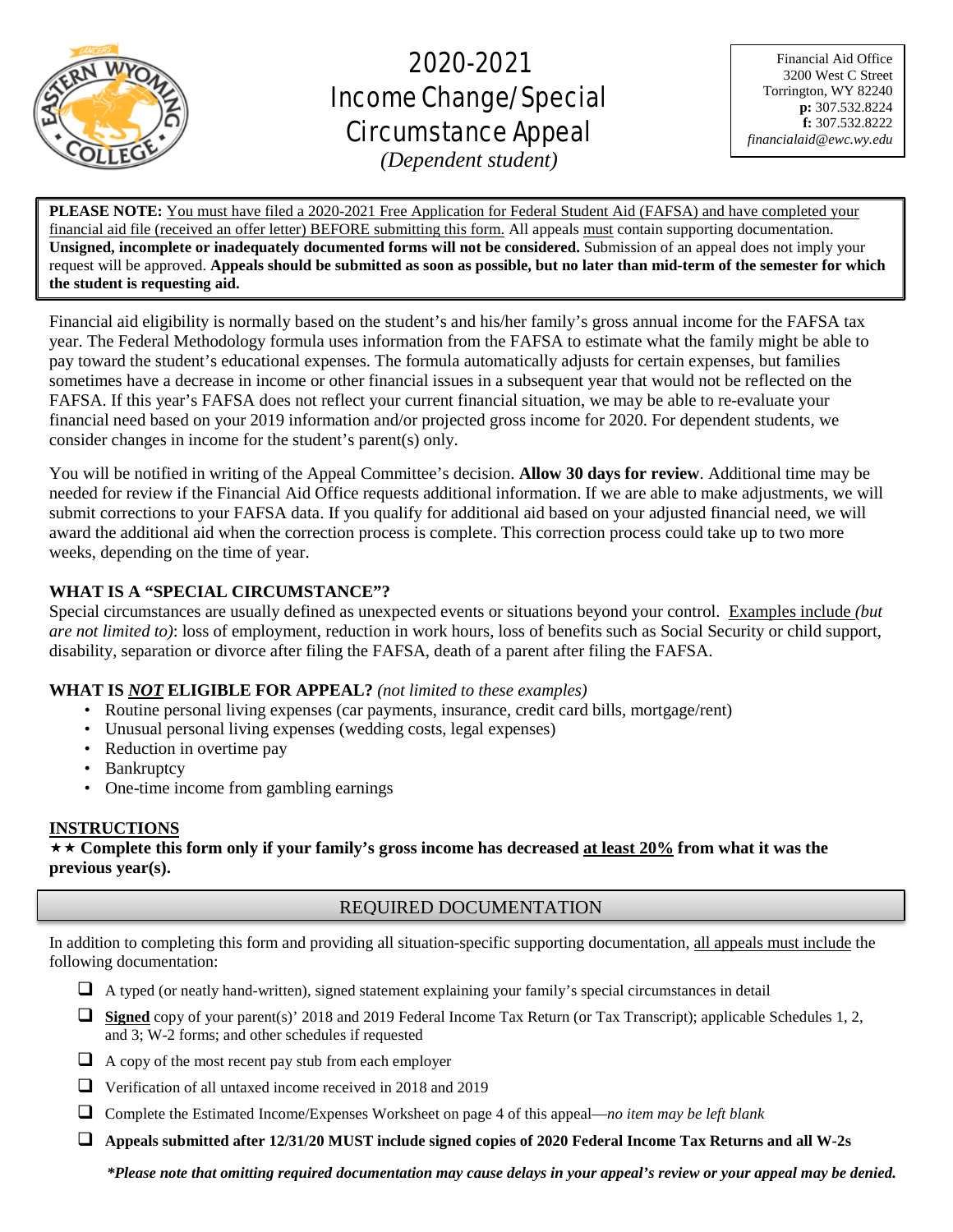## A: STUDENT INFORMATION

| Last Name                                  | First Name | M.I. | EWC Student ID Number            | Social Security Number ( <i>last four digits</i> ) |  |
|--------------------------------------------|------------|------|----------------------------------|----------------------------------------------------|--|
| Mailing Address (include apartment number) |            |      | E-mail Address                   |                                                    |  |
| City, ST, Zip                              |            |      | Phone Number (include area code) |                                                    |  |

# B: REASON FOR SUBMITTING APPEAL *(check all that apply)*

#### **A. Unemployment or reduction of hours or wages**

Parent who worked in 2018 is now unemployed or has had work hours and/or wage rate reduced.

#### **Required documentation:**

- $\Box$  Copy of last pay stub(s) from previous employer(s)
- $\Box$  Copy of letter from employer on letterhead verifying the release from employment or reduction in hours/wages, the date the change became effective and the duration of the reduction if temporary
- $\Box$  Notice of eligibility or denial for unemployment benefits  $\Box$  Copy of disability benefit statement if applicable
- Copy of disability benefit statement if applicable

## **B. Medical or dental expenses**

You or your parent(s) made payments for expenses not covered by insurance. **Medical expenses** *for which you received no insurance or other reimbursement* **must exceed 11% of the family's taxable income** in order to be considered.

#### **Required documentation:**

- □ Submit copies of receipts or billing statements showing amounts for which you received no insurance or other reimbursement, as well as documentation of payment
- $\Box$  Total medical expenses for which you received no insurance or other reimbursement(s): \$

## **C. Retirement**

Parent who worked in 2018 has retired.

#### **Required documentation:**

- $\Box$  Copy of last pay stub(s) from previous employer(s)<br> $\Box$  Copy of retirement benefit statement
- Copy of retirement benefit statement
- Letter from previous employer on letterhead stating last date of employment

## **D. Death of parent**

Parent passed away after the FAFSA was filed.

#### **Required documentation:**

Copy of death certificate, obituary, or funeral program

## **E. Separation or divorce of parent**

Parent was married when the FAFSA was filed, but has now separated or divorced.

#### **Required documentation:**

 $\Box$  Court documentation verifying legal separation or divorce, or letter from attorney documenting that legal proceedings have begun

## **F. Reduction or loss of support or benefits**

Parent received support or benefits in 2018 that have been terminated or reduced. Support or benefits may include: worker's compensation, unemployment benefits, child support, Social Security benefits, pensions, etc.

#### **Required documentation:**

- □ Last check stub or printout of benefit received
- Letter from agency on letterhead verifying the date and amount of benefit lost

## **G. One-time income**

Parent received non-recurring income in 2018 from a pension, IRA, annuity, inheritance, settlement, etc.

#### **Required documentation:**

- Copy of form 1099 or other statement from paying agency showing the one-time income
- Explain why the one-time income is not available for education expenses; include documentation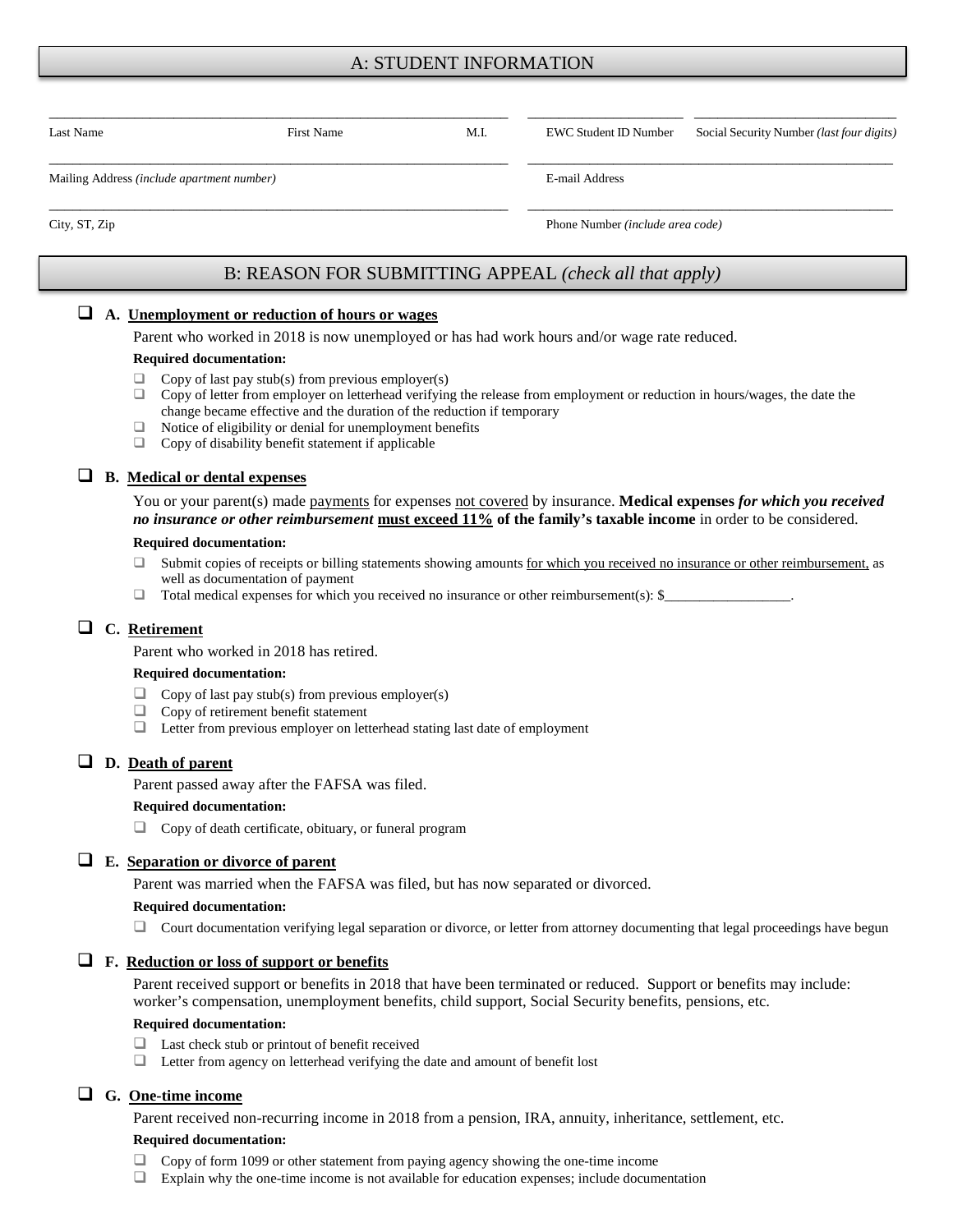## **H. Dislocated Worker/Displaced Homemaker**

Parent is a Dislocated Worker if he/she is receiving unemployment benefits due to being laid off or losing a job and is unlikely to return to a previous occupation, or was self-employed but is now unemployed due to economic conditions or natural disaster. A Displaced Homemaker is generally a person who previously provided unpaid services to the family (e.g. stay-at-home parent), is no longer supported by the spouse, is unemployed or underemployed, and is having trouble finding or upgrading employment.

#### **Required documentation:**

- $\Box$  Copy of letter from employer on letterhead verifying the release from employment or reduction in hours/wages, the date the change became effective and the duration of the reduction if temporary
- $\Box$  Notice of eligibility or denial for unemployment benefits

## **I. Other**

You or your parent(s) have other unusual circumstances not listed above.

#### **Required documentation:**

- $\Box$  Explain the circumstances in detail, including the impact on your ability to pay for your educational expenses
- $\Box$  Attach supporting documentation of the circumstances

# C: EXPLANATION OF SPECIAL CIRCUMSTANCES

**For the following questions, ONLY include information for the student's parent(s) whose income was included on the 2020-2021 Free Application for Federal Student Aid (FAFSA).**

Whose income decreased? \_\_\_\_\_\_\_\_\_\_\_\_\_\_\_\_\_\_\_\_\_\_\_\_\_\_\_\_\_\_\_\_\_\_\_\_\_\_\_\_\_\_\_\_\_\_\_\_\_\_\_\_\_\_\_\_\_\_\_\_\_\_\_\_\_\_\_\_\_\_\_\_\_\_\_\_\_\_\_

What date did the change in circumstance occur?  $\frac{1}{2}$  /

**\*Explain below (or attach a typed, signed personal statement explaining), in as much detail as possible, why you are requesting a change in income. Please list dates that the changes occurred and how it impacted your income. You must provide appropriate documentation. Be as detailed as possible about the change in your circumstances.** 

\_\_\_\_\_\_\_\_\_\_\_\_\_\_\_\_\_\_\_\_\_\_\_\_\_\_\_\_\_\_\_\_\_\_\_\_\_\_\_\_\_\_\_\_\_\_\_\_\_\_\_\_\_\_\_\_\_\_\_\_\_\_\_\_\_\_\_\_\_\_\_\_\_\_\_\_\_\_\_\_\_\_\_\_\_\_\_\_\_\_\_\_\_\_\_\_\_\_\_\_\_\_\_\_\_\_\_\_

\_\_\_\_\_\_\_\_\_\_\_\_\_\_\_\_\_\_\_\_\_\_\_\_\_\_\_\_\_\_\_\_\_\_\_\_\_\_\_\_\_\_\_\_\_\_\_\_\_\_\_\_\_\_\_\_\_\_\_\_\_\_\_\_\_\_\_\_\_\_\_\_\_\_\_\_\_\_\_\_\_\_\_\_\_\_\_\_\_\_\_\_\_\_\_\_\_\_\_\_\_\_\_\_\_\_\_\_

\_\_\_\_\_\_\_\_\_\_\_\_\_\_\_\_\_\_\_\_\_\_\_\_\_\_\_\_\_\_\_\_\_\_\_\_\_\_\_\_\_\_\_\_\_\_\_\_\_\_\_\_\_\_\_\_\_\_\_\_\_\_\_\_\_\_\_\_\_\_\_\_\_\_\_\_\_\_\_\_\_\_\_\_\_\_\_\_\_\_\_\_\_\_\_\_\_\_\_\_\_\_\_\_\_\_\_\_

\_\_\_\_\_\_\_\_\_\_\_\_\_\_\_\_\_\_\_\_\_\_\_\_\_\_\_\_\_\_\_\_\_\_\_\_\_\_\_\_\_\_\_\_\_\_\_\_\_\_\_\_\_\_\_\_\_\_\_\_\_\_\_\_\_\_\_\_\_\_\_\_\_\_\_\_\_\_\_\_\_\_\_\_\_\_\_\_\_\_\_\_\_\_\_\_\_\_\_\_\_\_\_\_\_\_\_\_

\_\_\_\_\_\_\_\_\_\_\_\_\_\_\_\_\_\_\_\_\_\_\_\_\_\_\_\_\_\_\_\_\_\_\_\_\_\_\_\_\_\_\_\_\_\_\_\_\_\_\_\_\_\_\_\_\_\_\_\_\_\_\_\_\_\_\_\_\_\_\_\_\_\_\_\_\_\_\_\_\_\_\_\_\_\_\_\_\_\_\_\_\_\_\_\_\_\_\_\_\_\_\_\_\_\_\_\_

\_\_\_\_\_\_\_\_\_\_\_\_\_\_\_\_\_\_\_\_\_\_\_\_\_\_\_\_\_\_\_\_\_\_\_\_\_\_\_\_\_\_\_\_\_\_\_\_\_\_\_\_\_\_\_\_\_\_\_\_\_\_\_\_\_\_\_\_\_\_\_\_\_\_\_\_\_\_\_\_\_\_\_\_\_\_\_\_\_\_\_\_\_\_\_\_\_\_\_\_\_\_\_\_\_\_\_\_

\_\_\_\_\_\_\_\_\_\_\_\_\_\_\_\_\_\_\_\_\_\_\_\_\_\_\_\_\_\_\_\_\_\_\_\_\_\_\_\_\_\_\_\_\_\_\_\_\_\_\_\_\_\_\_\_\_\_\_\_\_\_\_\_\_\_\_\_\_\_\_\_\_\_\_\_\_\_\_\_\_\_\_\_\_\_\_\_\_\_\_\_\_\_\_\_\_\_\_\_\_\_\_\_\_\_\_\_

\_\_\_\_\_\_\_\_\_\_\_\_\_\_\_\_\_\_\_\_\_\_\_\_\_\_\_\_\_\_\_\_\_\_\_\_\_\_\_\_\_\_\_\_\_\_\_\_\_\_\_\_\_\_\_\_\_\_\_\_\_\_\_\_\_\_\_\_\_\_\_\_\_\_\_\_\_\_\_\_\_\_\_\_\_\_\_\_\_\_\_\_\_\_\_\_\_\_\_\_\_\_\_\_\_\_\_\_

\_\_\_\_\_\_\_\_\_\_\_\_\_\_\_\_\_\_\_\_\_\_\_\_\_\_\_\_\_\_\_\_\_\_\_\_\_\_\_\_\_\_\_\_\_\_\_\_\_\_\_\_\_\_\_\_\_\_\_\_\_\_\_\_\_\_\_\_\_\_\_\_\_\_\_\_\_\_\_\_\_\_\_\_\_\_\_\_\_\_\_\_\_\_\_\_\_\_\_\_\_\_\_\_\_\_\_\_

\_\_\_\_\_\_\_\_\_\_\_\_\_\_\_\_\_\_\_\_\_\_\_\_\_\_\_\_\_\_\_\_\_\_\_\_\_\_\_\_\_\_\_\_\_\_\_\_\_\_\_\_\_\_\_\_\_\_\_\_\_\_\_\_\_\_\_\_\_\_\_\_\_\_\_\_\_\_\_\_\_\_\_\_\_\_\_\_\_\_\_\_\_\_\_\_\_\_\_\_\_\_\_\_\_\_\_\_

\_\_\_\_\_\_\_\_\_\_\_\_\_\_\_\_\_\_\_\_\_\_\_\_\_\_\_\_\_\_\_\_\_\_\_\_\_\_\_\_\_\_\_\_\_\_\_\_\_\_\_\_\_\_\_\_\_\_\_\_\_\_\_\_\_\_\_\_\_\_\_\_\_\_\_\_\_\_\_\_\_\_\_\_\_\_\_\_\_\_\_\_\_\_\_\_\_\_\_\_\_\_\_\_\_\_\_\_

\_\_\_\_\_\_\_\_\_\_\_\_\_\_\_\_\_\_\_\_\_\_\_\_\_\_\_\_\_\_\_\_\_\_\_\_\_\_\_\_\_\_\_\_\_\_\_\_\_\_\_\_\_\_\_\_\_\_\_\_\_\_\_\_\_\_\_\_\_\_\_\_\_\_\_\_\_\_\_\_\_\_\_\_\_\_\_\_\_\_\_\_\_\_\_\_\_\_\_\_\_\_\_\_\_\_\_\_

\_\_\_\_\_\_\_\_\_\_\_\_\_\_\_\_\_\_\_\_\_\_\_\_\_\_\_\_\_\_\_\_\_\_\_\_\_\_\_\_\_\_\_\_\_\_\_\_\_\_\_\_\_\_\_\_\_\_\_\_\_\_\_\_\_\_\_\_\_\_\_\_\_\_\_\_\_\_\_\_\_\_\_\_\_\_\_\_\_\_\_\_\_\_\_\_\_\_\_\_\_\_\_\_\_\_\_\_

\_\_\_\_\_\_\_\_\_\_\_\_\_\_\_\_\_\_\_\_\_\_\_\_\_\_\_\_\_\_\_\_\_\_\_\_\_\_\_\_\_\_\_\_\_\_\_\_\_\_\_\_\_\_\_\_\_\_\_\_\_\_\_\_\_\_\_\_\_\_\_\_\_\_\_\_\_\_\_\_\_\_\_\_\_\_\_\_\_\_\_\_\_\_\_\_\_\_\_\_\_\_\_\_\_\_\_\_

\_\_\_\_\_\_\_\_\_\_\_\_\_\_\_\_\_\_\_\_\_\_\_\_\_\_\_\_\_\_\_\_\_\_\_\_\_\_\_\_\_\_\_\_\_\_\_\_\_\_\_\_\_\_\_\_\_\_\_\_\_\_\_\_\_\_\_\_\_\_\_\_\_\_\_\_\_\_\_\_\_\_\_\_\_\_\_\_\_\_\_\_\_\_\_\_\_\_\_\_\_\_\_\_\_\_\_\_

\_\_\_\_\_\_\_\_\_\_\_\_\_\_\_\_\_\_\_\_\_\_\_\_\_\_\_\_\_\_\_\_\_\_\_\_\_\_\_\_\_\_\_\_\_\_\_\_\_\_\_\_\_\_\_\_\_\_\_\_\_\_\_\_\_\_\_\_\_\_\_\_\_\_\_\_\_\_\_\_\_\_\_\_\_\_\_\_\_\_\_\_\_\_\_\_\_\_\_\_\_\_\_\_\_\_\_\_